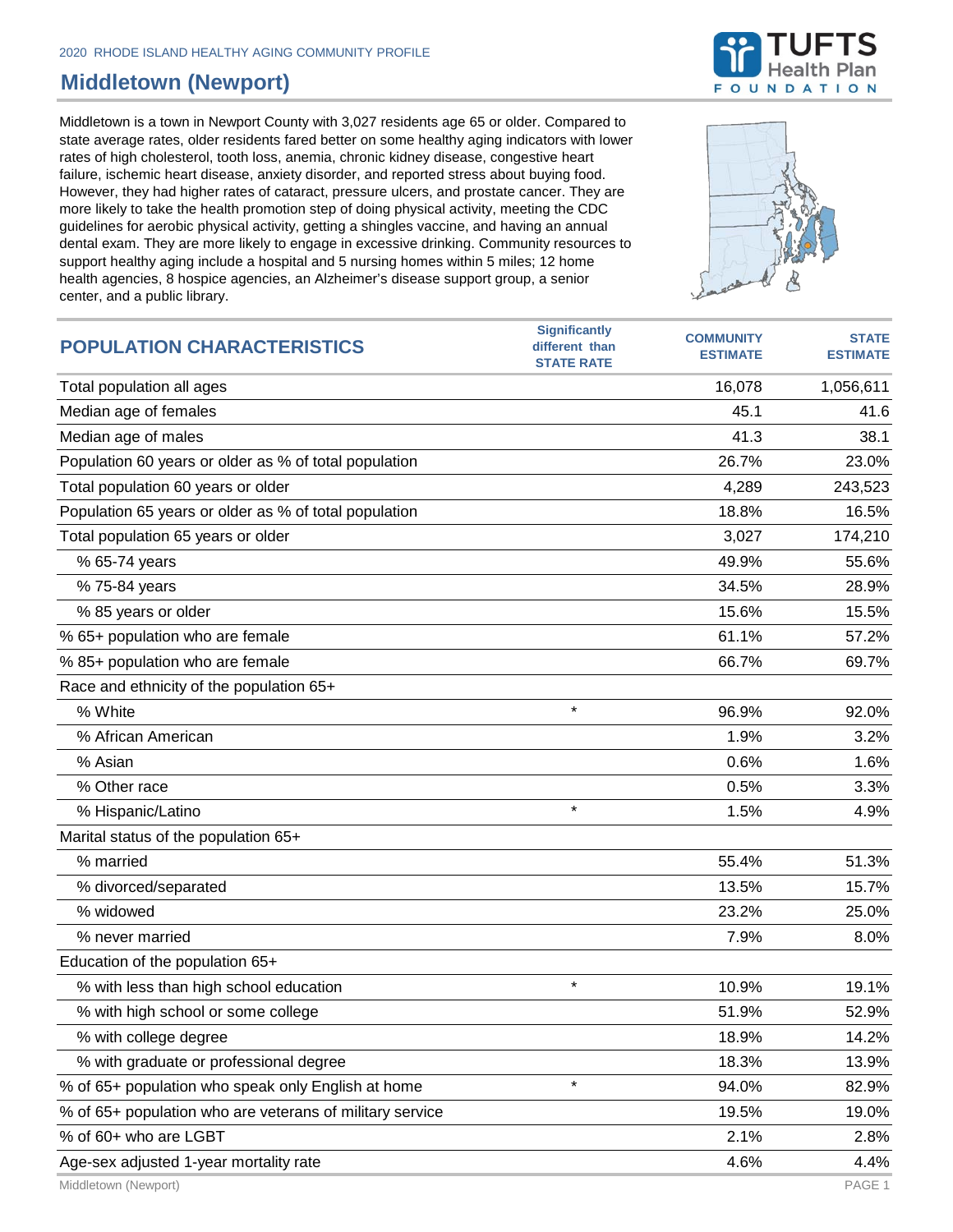| <b>HEALTHY AGING INDICATORS</b>                              | <b>BETTER / WORSE</b><br><b>STATE RATE</b> | <b>COMMUNITY</b><br><b>ESTIMATE</b> | <b>STATE</b><br><b>ESTIMATE</b> |
|--------------------------------------------------------------|--------------------------------------------|-------------------------------------|---------------------------------|
| <b>WELLNESS</b>                                              |                                            |                                     |                                 |
| % 60+ getting the recommended hours of sleep                 |                                            | 67.2%                               | 63.0%                           |
| % 60+ doing any physical activity within last month          | B                                          | 78.5%                               | 71.0%                           |
| % 60+ met CDC guidelines for muscle-strengthening activity   |                                            | 28.0%                               | 25.0%                           |
| % 60+ met CDC guidelines for aerobic physical activity       | B                                          | 63.5%                               | 54.3%                           |
| % 60+ with fair or poor health status                        |                                            | 15.9%                               | 19.5%                           |
| % 60+ with 15+ physically unhealthy days in last month       |                                            | 13.3%                               | 14.5%                           |
| <b>FALLS</b>                                                 |                                            |                                     |                                 |
| % 60+ who fell within last year                              |                                            | 28.7%                               | 26.3%                           |
| % 60+ who were injured in a fall within last year            |                                            | 10.2%                               | 10.3%                           |
| % 65+ had hip fracture                                       |                                            | 3.9%                                | 3.4%                            |
| <b>PREVENTION</b>                                            |                                            |                                     |                                 |
| % 60+ with physical exam/check-up in last year               | W                                          | 89.4%                               | 93.0%                           |
| % 60+ flu shot in last year                                  |                                            | 60.2%                               | 60.6%                           |
| % 60+ with pneumonia vaccine                                 |                                            | 66.5%                               | 67.7%                           |
| % 60+ with shingles vaccine                                  | В                                          | 42.9%                               | 35.3%                           |
| % 60+ women with a mammogram within last 2 years             |                                            | 78.8%                               | 82.0%                           |
| % 60+ with colorectal cancer screening                       |                                            | 81.1%                               | 77.8%                           |
| % 60+ with HIV test                                          |                                            | 16.2%                               | 15.8%                           |
| % 60+ met CDC preventive health screening goals              |                                            | 42.5%                               | 39.2%                           |
| <b>NUTRITION &amp; DIET</b>                                  |                                            |                                     |                                 |
| % 60+ with 5 or more servings of fruit or vegetables per day |                                            | 21.2%                               | 18.1%                           |
| % 65+ with poor supermarket access                           |                                            | 34.9%                               | 23.6%                           |
| % 60+ stressed about buying food in last month               | B                                          | 8.0%                                | 13.2%                           |
| % 60+ self-reported obese                                    |                                            | 24.1%                               | 26.8%                           |
| % 65+ clinically diagnosed obesity                           |                                            | 26.8%                               | 29.3%                           |
| % 65+ with high cholesterol                                  | B                                          | 75.3%                               | 79.1%                           |
| % 60+ with cholesterol screening                             |                                            | 97.6%                               | 96.9%                           |
| <b>ORAL HEALTH</b>                                           |                                            |                                     |                                 |
| % 60+ with dental insurance                                  |                                            | 55.8%                               | 56.3%                           |
| % 60+ with annual dental exam                                | В                                          | 84.4%                               | 75.9%                           |
| # of dentists per 100,000 persons (all ages)                 |                                            | 124.7                               | 64.7                            |
| % 60+ with loss of 6 or more teeth                           | B                                          | 21.8%                               | 29.6%                           |
| <b>CHRONIC DISEASE</b>                                       |                                            |                                     |                                 |
| % 65+ with Alzheimer's disease or related dementias          |                                            | 13.4%                               | 13.1%                           |
| % 65+ with anemia                                            | Β                                          | 46.6%                               | 50.0%                           |
| % 65+ with asthma                                            |                                            | 15.1%                               | 14.9%                           |
| % 65+ with atrial fibrillation                               |                                            | 16.0%                               | 15.0%                           |
| % 65+ with autism spectrum disorder                          |                                            | N/A                                 | 0.04%                           |
| % 65+ with benign prostatic hyperplasia (men)                |                                            | 45.1%                               | 42.2%                           |
| % 65+ with breast cancer (women)                             |                                            | 11.9%                               | 11.1%                           |
| % 65+ with cataract                                          | W                                          | 71.4%                               | 67.5%                           |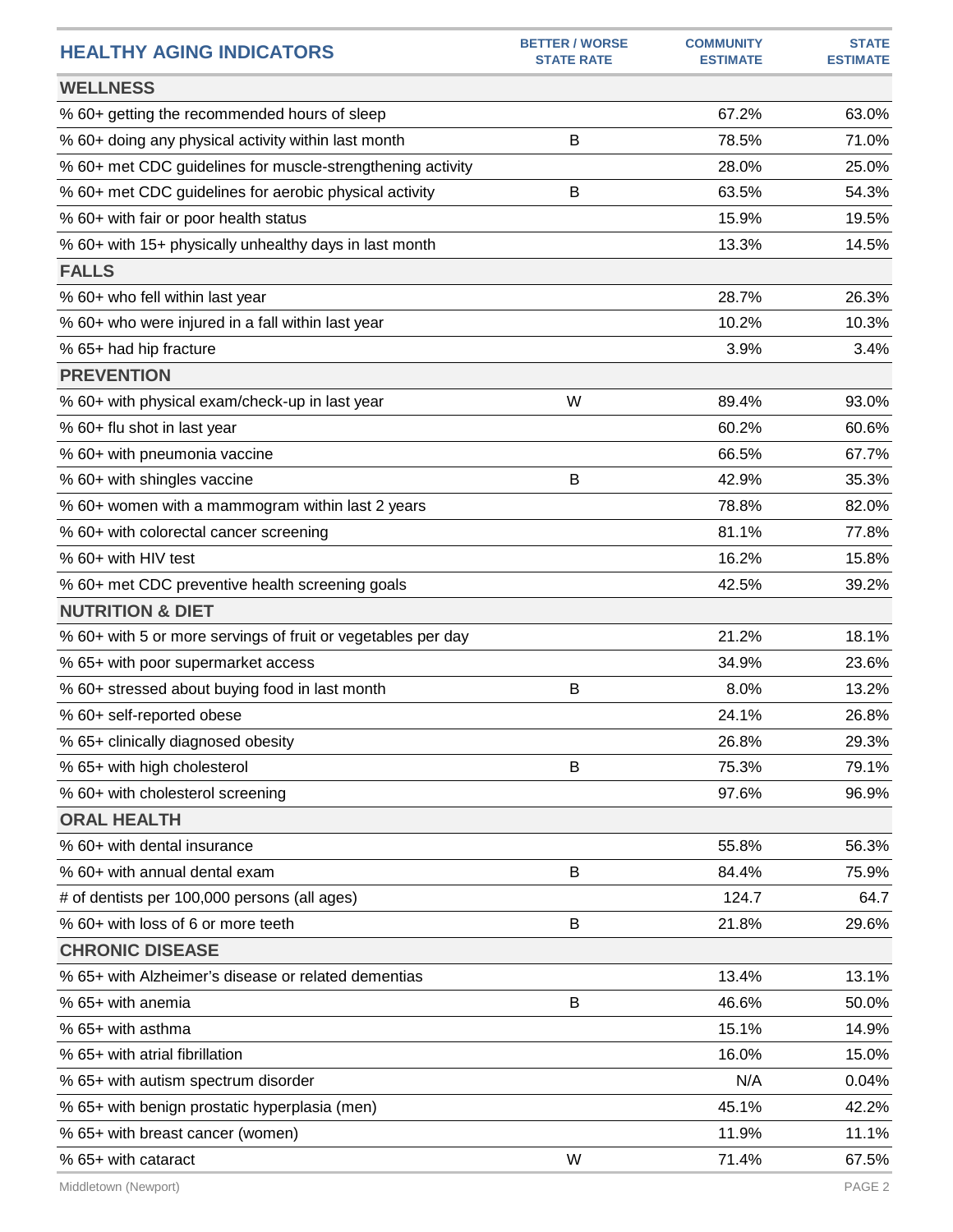| <b>HEALTHY AGING INDICATORS</b>                         | <b>BETTER / WORSE</b><br><b>STATE RATE</b> | <b>COMMUNITY</b><br><b>ESTIMATE</b> | <b>STATE</b><br><b>ESTIMATE</b> |
|---------------------------------------------------------|--------------------------------------------|-------------------------------------|---------------------------------|
| % 65+ with chronic kidney disease                       | B                                          | 27.8%                               | 30.7%                           |
| % 65+ with chronic obstructive pulmonary disease        |                                            | 24.1%                               | 22.9%                           |
| % 65+ with colon cancer                                 |                                            | 2.8%                                | 2.7%                            |
| % 65+ with congestive heart failure                     | B                                          | 19.4%                               | 21.6%                           |
| % 65+ with diabetes                                     |                                            | 32.7%                               | 34.7%                           |
| % 65+ with endometrial cancer (women)                   |                                            | 1.6%                                | 1.9%                            |
| % 65+ with epilepsy                                     |                                            | 3.1%                                | 2.9%                            |
| % 65+ with fibromyalgia, chronic pain and fatigue       |                                            | 25.9%                               | 25.4%                           |
| % 65+ with glaucoma                                     |                                            | 29.1%                               | 27.0%                           |
| % 65+ ever had a heart attack                           |                                            | 4.9%                                | 5.8%                            |
| % 65+ with HIV/AIDS                                     |                                            | 0.10%                               | 0.12%                           |
| % 65+ with hypertension                                 |                                            | 76.1%                               | 78.0%                           |
| % 65+ with hypothyroidism                               |                                            | 22.9%                               | 22.4%                           |
| % 65+ with ischemic heart disease                       | B                                          | 38.4%                               | 41.8%                           |
| % 65+ with leukemias and lymphomas                      |                                            | 2.4%                                | 2.7%                            |
| % 65+ with liver disease                                |                                            | 9.4%                                | 9.9%                            |
| % 65+ with lung cancer                                  |                                            | 1.8%                                | 2.1%                            |
| % 65+ with migraine and other chronic headache          |                                            | 7.5%                                | 6.1%                            |
| % 65+ with osteoarthritis or rheumatoid arthritis       |                                            | 55.8%                               | 56.2%                           |
| % 65+ with osteoporosis                                 |                                            | 19.3%                               | 19.6%                           |
| % 65+ with peripheral vascular disease                  |                                            | 26.9%                               | 25.6%                           |
| % 65+ with pressure ulcer or chronic ulcer              | W                                          | 10.2%                               | 8.1%                            |
| % 65+ with prostate cancer (men)                        | W                                          | 16.7%                               | 13.4%                           |
| % 65+ with stroke                                       |                                            | 12.4%                               | 11.9%                           |
| % 65+ with traumatic brain injury                       |                                            | 1.2%                                | 1.0%                            |
| % 65+ with 4+ (out of 15) chronic conditions            |                                            | 62.1%                               | 63.8%                           |
| % 65+ with 0 chronic conditions                         |                                            | 7.0%                                | 7.0%                            |
| <b>BEHAVIORAL HEALTH</b>                                |                                            |                                     |                                 |
| # opioid deaths (all ages)                              |                                            | 13                                  | 1,654                           |
| % 65+ with opioid use disorder                          |                                            | 1.6%                                | 1.9%                            |
| % 65+ with substance use disorder                       |                                            | 7.1%                                | 7.0%                            |
| % 60+ who used marijuana in last month                  |                                            | N/A                                 | 3.4%                            |
| % 60+ excessive drinking                                | W                                          | 13.3%                               | 9.3%                            |
| % 65+ with tobacco use disorder                         |                                            | 9.4%                                | 10.8%                           |
| % 60+ current smokers                                   |                                            | 7.6%                                | 8.7%                            |
| % 60+ ever used E-Cigarettes in last month              |                                            | 3.9%                                | 5.8%                            |
| <b>MENTAL HEALTH</b>                                    |                                            |                                     |                                 |
| % 60+ who reported receiving adequate emotional support |                                            | 82.3%                               | 79.7%                           |
| % 60+ who reported being satisfied with life            |                                            | 96.8%                               | 95.3%                           |
| % 60+ with 15+ days poor mental health in last month    |                                            | 6.1%                                | 7.4%                            |
| % 65+ with depression                                   |                                            | 31.6%                               | 32.9%                           |
| % 65+ with anxiety disorder                             | B                                          | 27.3%                               | 29.8%                           |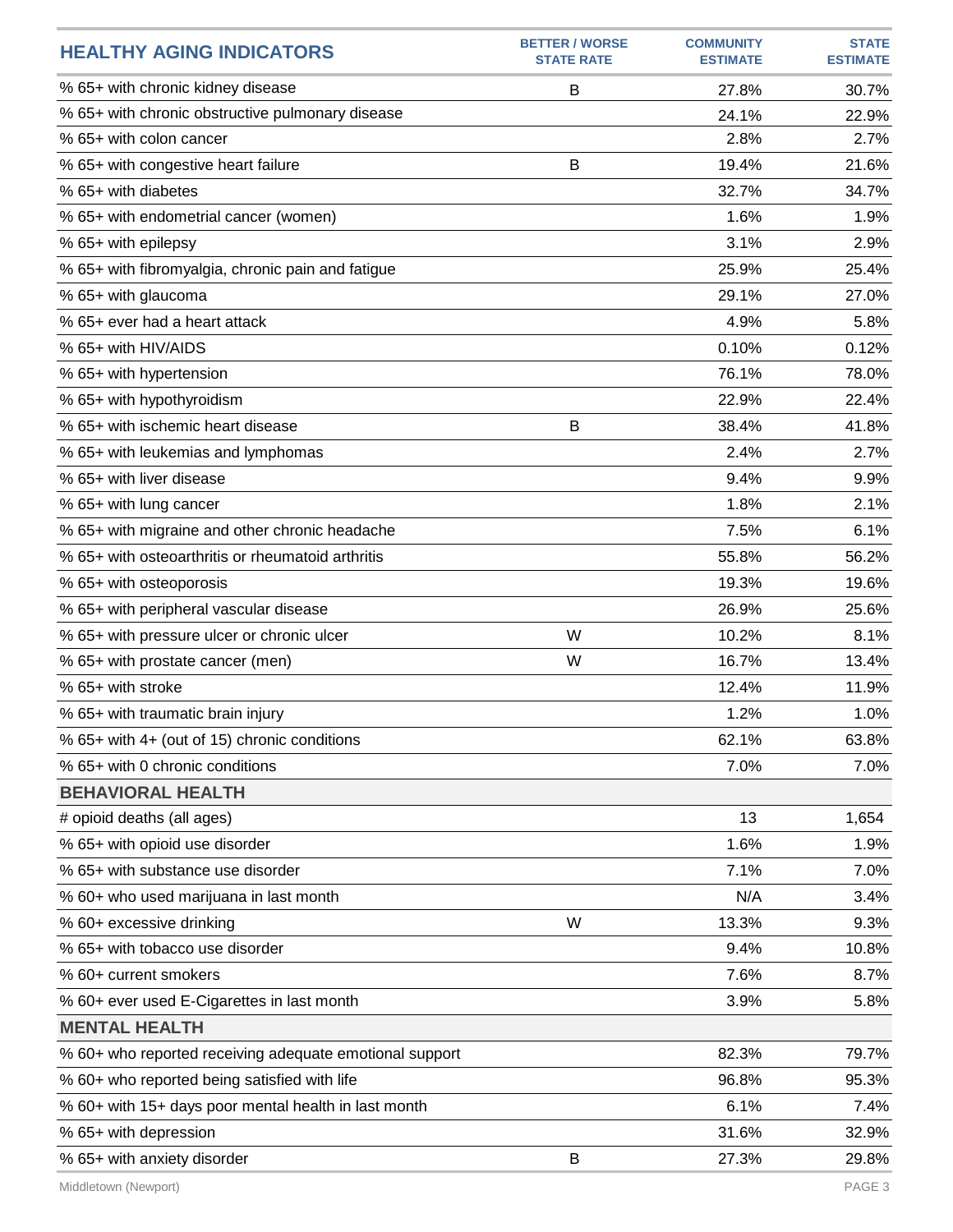| <b>HEALTHY AGING INDICATORS</b>                                  | <b>BETTER / WORSE</b><br><b>STATE RATE</b> | <b>COMMUNITY</b><br><b>ESTIMATE</b> | <b>STATE</b><br><b>ESTIMATE</b> |
|------------------------------------------------------------------|--------------------------------------------|-------------------------------------|---------------------------------|
| % 65+ with bipolar disorder                                      |                                            | 3.6%                                | 4.1%                            |
| % 65+ with post-traumatic stress disorder                        |                                            | 1.8%                                | 1.7%                            |
| % 65+ with schizophrenia & other psychotic disorder              |                                            | 4.4%                                | 3.8%                            |
| % 65+ with personality disorder                                  |                                            | 2.4%                                | 2.8%                            |
| <b>LIVING WITH DISABILITY</b>                                    |                                            |                                     |                                 |
| % 65+ with self-reported hearing difficulty                      |                                            | 14.2%                               | 13.9%                           |
| % 65+ with clinical diagnosis of deafness or hearing impairment  |                                            | 16.0%                               | 16.4%                           |
| % 65+ with self-reported vision difficulty                       |                                            | 7.2%                                | 5.5%                            |
| % 65+ with clinical diagnosis of blindness or visual impairment  |                                            | 1.3%                                | 1.1%                            |
| % 65+ with self-reported cognition difficulty                    |                                            | 5.6%                                | 8.2%                            |
| % 65+ with self-reported ambulatory difficulty                   |                                            | 23.3%                               | 21.0%                           |
| % 65+ with clinical diagnosis of mobility impairment             |                                            | 4.1%                                | 3.8%                            |
| % 65+ with self-reported self-care difficulty                    |                                            | 6.4%                                | 8.0%                            |
| % 65+ with self-reported independent living difficulty           |                                            | 13.2%                               | 14.3%                           |
| <b>CAREGIVING</b>                                                |                                            |                                     |                                 |
| # of Alzheimer's disease specific support groups                 |                                            | 1                                   | 16                              |
| # of Memory Cafes                                                |                                            | 0                                   | 10                              |
| % of 60+ who provide care to a family/friend in last month       |                                            | 27.3%                               | 22.5%                           |
| % of grandparents raising grandchildren                          |                                            | 0.5%                                | 1.0%                            |
| % of grandparents who live with grandchildren                    | $\star$                                    | 1.1%                                | 3.2%                            |
| <b>ACCESS TO CARE</b>                                            |                                            |                                     |                                 |
| % 65+ dually eligible for Medicare and Medicaid                  | $\star$                                    | 9.1%                                | 13.8%                           |
| % 65+ Medicare managed care enrollees                            | $\star$                                    | 29.8%                               | 43.8%                           |
| % 60+ with a regular doctor                                      |                                            | 96.3%                               | 96.7%                           |
| % 60+ who did not see a doctor when needed due to cost           |                                            | 4.9%                                | 5.4%                            |
| # of primary care providers within 5 miles                       |                                            | 85                                  | 1,605                           |
| # of hospitals within 5 miles                                    |                                            | 1                                   | 13                              |
| # of home health agencies                                        |                                            | 12                                  | 23                              |
| # of nursing homes within 5 miles                                |                                            | 5                                   | 80                              |
| # of community health centers                                    |                                            | $\mathbf 0$                         | 43                              |
| # of adult day health centers                                    |                                            | 0                                   | 31                              |
| # of hospice agencies                                            |                                            | 8                                   | 18                              |
| <b>SERVICE UTILIZATION</b>                                       |                                            |                                     |                                 |
| # physician visits per year                                      |                                            | 8.7                                 | 8.4                             |
| # emergency room visits/1000 persons 65+ years annually          | $\star$                                    | 752.3                               | 620.6                           |
| # Part D monthly prescription fills per person annually          |                                            | 50.6                                | 52.2                            |
| # home health visits annually                                    |                                            | 3.8                                 | 3.5                             |
| # durable medical equipment claims annually                      |                                            | 1.6                                 | 1.7                             |
| # inpatient hospital stays/1000 persons 65+ years annually       |                                            | 296.2                               | 286.5                           |
| % Medicare inpatient hospital readmissions (as % of admissions)  |                                            | 14.9%                               | 17.4%                           |
| # skilled nursing facility stays/1000 persons 65+ years annually |                                            | 95.1                                | 98.8                            |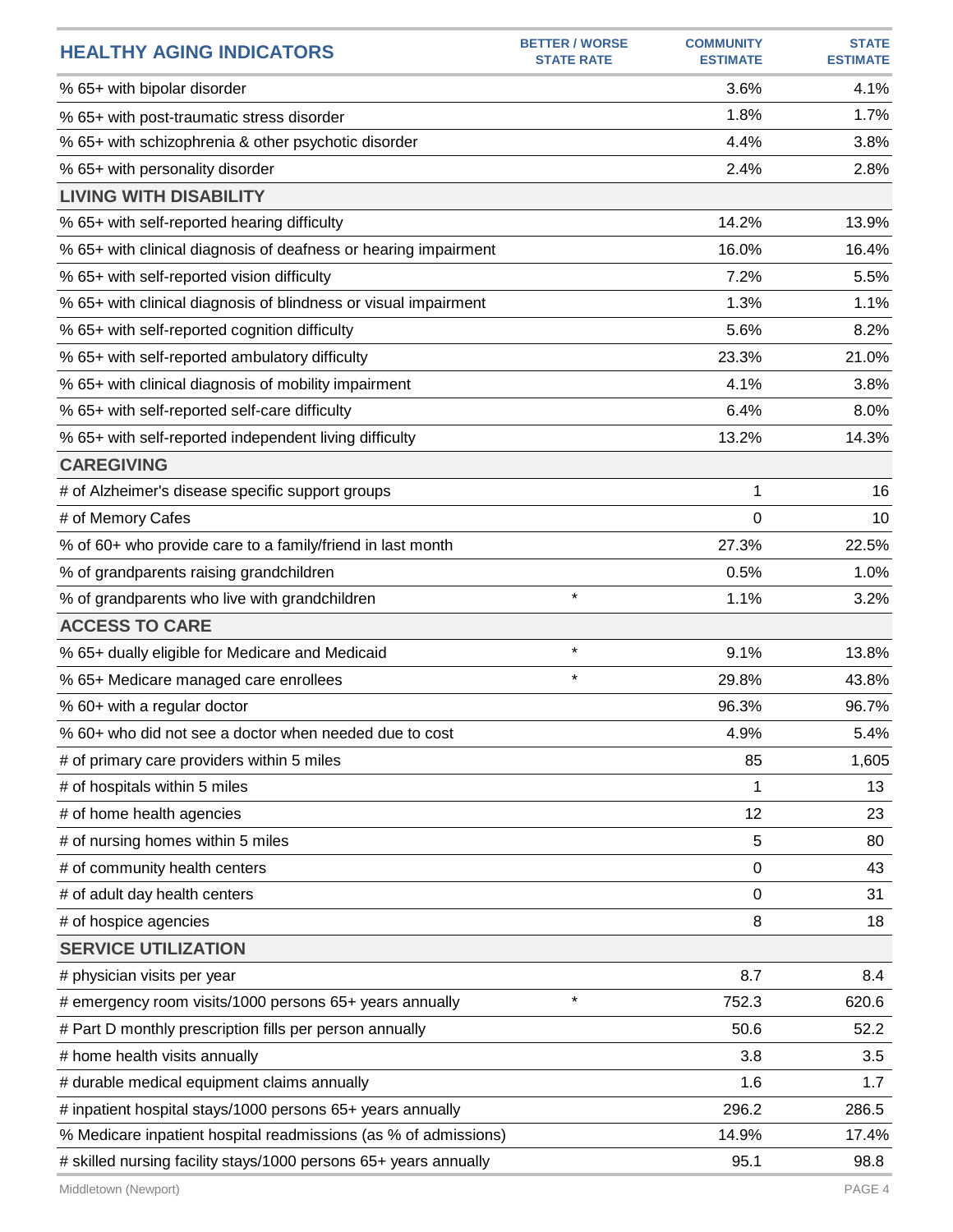| <b>HEALTHY AGING INDICATORS</b>                               | <b>BETTER / WORSE</b><br><b>STATE RATE</b> | <b>COMMUNITY</b><br><b>ESTIMATE</b> | <b>STATE</b><br><b>ESTIMATE</b> |
|---------------------------------------------------------------|--------------------------------------------|-------------------------------------|---------------------------------|
| # skilled nursing home Medicare beds/1000 persons 65+ years   |                                            | 78.9                                | 47.1                            |
| % 65+ getting Medicaid long term services and supports        |                                            | 4.8%                                | 4.2%                            |
| % 65+ hospice users                                           |                                            | 4.1%                                | 3.5%                            |
| % 65+ hospice users as % of decedents                         |                                            | 59.4%                               | 53.0%                           |
| Median hospice days per hospice user (65+, deceased)          |                                            | 13.0                                | 11.0                            |
| Median hospice payment (Medicare + other) per hospice user    |                                            | \$3,760.81                          | \$3,870.97                      |
| <b>COMMUNITY</b>                                              |                                            |                                     |                                 |
| Air pollution: annual # of unhealthy days for 65+ (county)    |                                            | N/A                                 | N/A                             |
| Age-friendly efforts in community                             |                                            | Not yet                             | Yes                             |
| # of senior centers                                           |                                            | 1                                   | 32                              |
| # of universities and community colleges                      |                                            | 0                                   | 19                              |
| # of public libraries                                         |                                            | 1                                   | 71                              |
| # of YMCAs                                                    |                                            | $\Omega$                            | 15                              |
| % in county with access to broadband (all ages)               |                                            | 94.3%                               | 98.1%                           |
| % 60+ who used Internet in last month                         | $\star$                                    | 79.1%                               | 71.6%                           |
| Voter participation rate in 2016 election (age 18+)           |                                            | 61.1%                               | 55.0%                           |
| % 60+ who believe local service orgs understand needs         | $\star$                                    | 53.7%                               | 44.1%                           |
| % 60+ who believe he/she can make a difference                | $\star$                                    | 61.7%                               | 52.2%                           |
| % 60+ who believe working together can make a difference      |                                            | 84.1%                               | 81.0%                           |
| % 60+ who volunteer at least once per month                   | $\star$                                    | 28.4%                               | 22.9%                           |
| % 60+ who attend community events (church, club) monthly      | $\star$                                    | 54.4%                               | 44.4%                           |
| <b>SAFETY &amp; CRIME</b>                                     |                                            |                                     |                                 |
| Violent crime rate /100,000 persons                           |                                            | 90.6                                | 220.3                           |
| Homicide rate /100,000 persons (county)                       |                                            | 2                                   | $\overline{2}$                  |
| # firearm fatalities (all ages) (county)                      |                                            | 67                                  | 895                             |
| Property crime rate /100,000 persons                          |                                            | 1208.5                              | 1,678.4                         |
| # 65+ deaths by suicide (county)                              |                                            | 11                                  | 57                              |
| <b>TRANSPORTATION</b>                                         |                                            |                                     |                                 |
| % 65+ who own a motor vehicle                                 | $\star$                                    | 91.1%                               | 85.0%                           |
| % 60+ who always drive or ride wearing a seatbelt             |                                            | 92.5%                               | 91.9%                           |
| % 60+ who drove under the influence of drinking in last month |                                            | N/A                                 | 2.0%                            |
| # of fatal crashes involving adult age 60+/town               |                                            | 0                                   | 82                              |
| # of fatal crashes involving adult age 60+/county             |                                            | 5                                   | 82                              |
| <b>HOUSING</b>                                                |                                            |                                     |                                 |
| % 65+ population who live alone                               |                                            | 31.0%                               | 31.4%                           |
| Average household size (all ages)                             |                                            | 2.3                                 | 2.5                             |
| Median house value                                            |                                            | \$363,900.00                        | \$249,800.00                    |
| % 60+ own home                                                |                                            | 70.4%                               | 70.3%                           |
| % 60+ homeowners who have mortgage                            |                                            | 45.5%                               | 48.7%                           |
| % 60+ stressed about paying rent/mortgage in last month       |                                            | 17.5%                               | 22.1%                           |